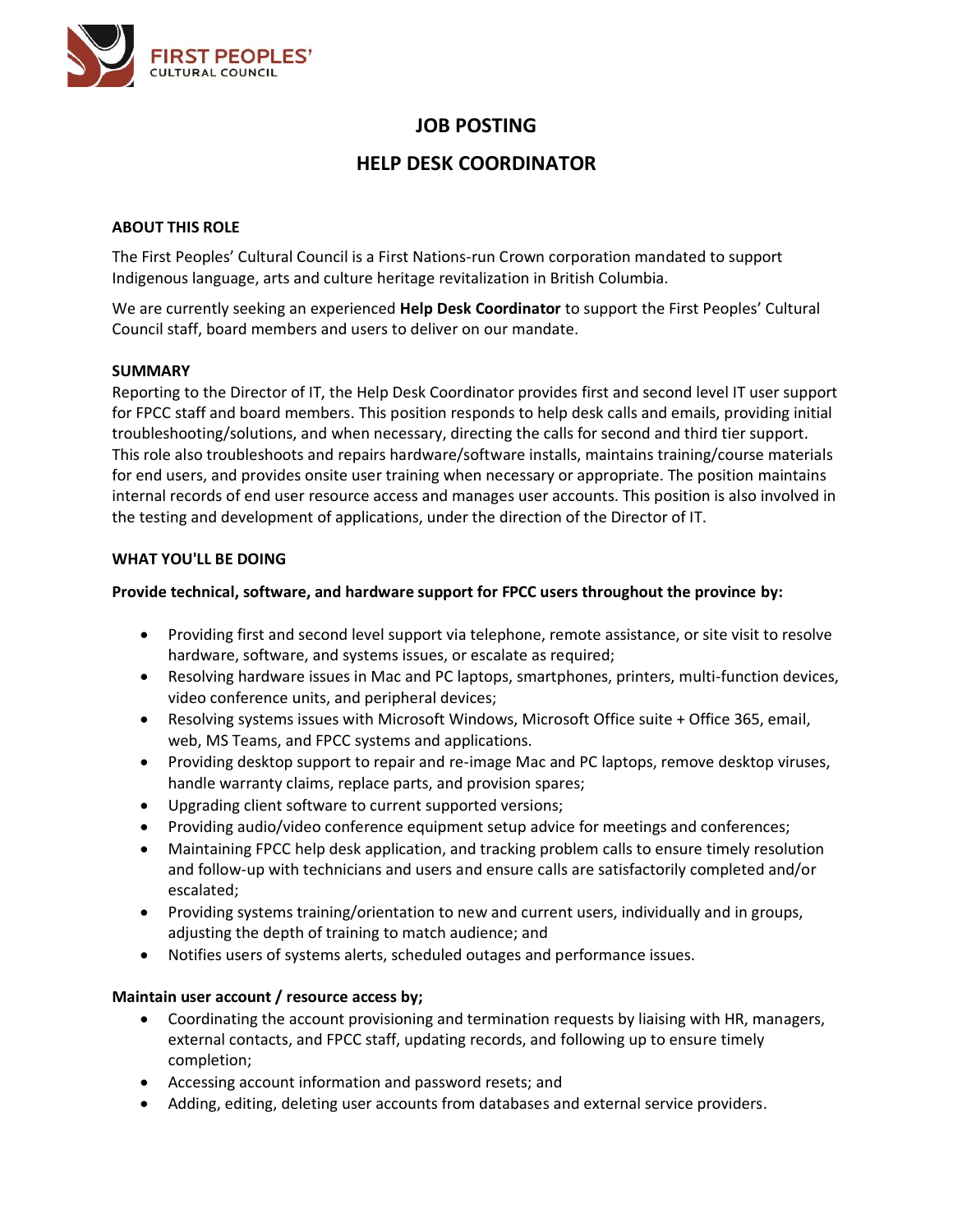

## **Maintain hardware and software inventory by**;

- Keeping inventory system current and correct;
- Purchase IT supplies, peripherals and desktop software to ensure adequate inventory; and
- Maintaining internal documentation on IT assets.

# **Provides systems support functions for client/server infrastructure by;**

- Assessing the computer network and reporting issues to the appropriate team member; and
- Verifying results of evening backup and escalate issues as required.

## **Provides change management support by;**

- Conducting user acceptance testing of new releases including developing test checklists, participating in determining requirements and schedules, reporting results and issues and making recommendations on improvements;
- Updating reference sheets, guidelines and Frequently Asked Questions (FAQ) for users on new releases, changes or common incidents and distributes to users; and
- Creating, maintaining and updating training materials and user manuals.

## **Prepares and arranges disposal of hardware and software by;**

- Coordinating the removal of obsolete hardware and software from FPCC offices; and
- Ensuring that all data remaining on systems and computers identified for disposal are wiped in accordance with data removal guidelines.

## **Participates in a team environment by;**

- Attending and actively contributing to team meetings and discussions;
- Actively participating in project planning sessions and review meetings;
- Assisting in IT projects as needed; and
- Keeping team members informed of outstanding issues, workarounds, recommendations and solutions.

#### **Performs other related duties as required.**

#### **BASIC QUALIFICATIONS**

#### **Education and Training**

- Degree or Diploma in Computer Science or IT or equivalent combination of education and experience.
- 3-5 years of experience working a Help desk for a small to medium sized organization (minimum 2 years)
- **OR** a combination of equivalent education, training, and experience in related fields.

#### **Skills and Abilities**

• Demonstrated working knowledge of current hardware technologies, including reassembly, and configuring of computers and printers; hardware troubleshooting techniques. Able to analyze, document, and resolve hardware, software and systems problems.